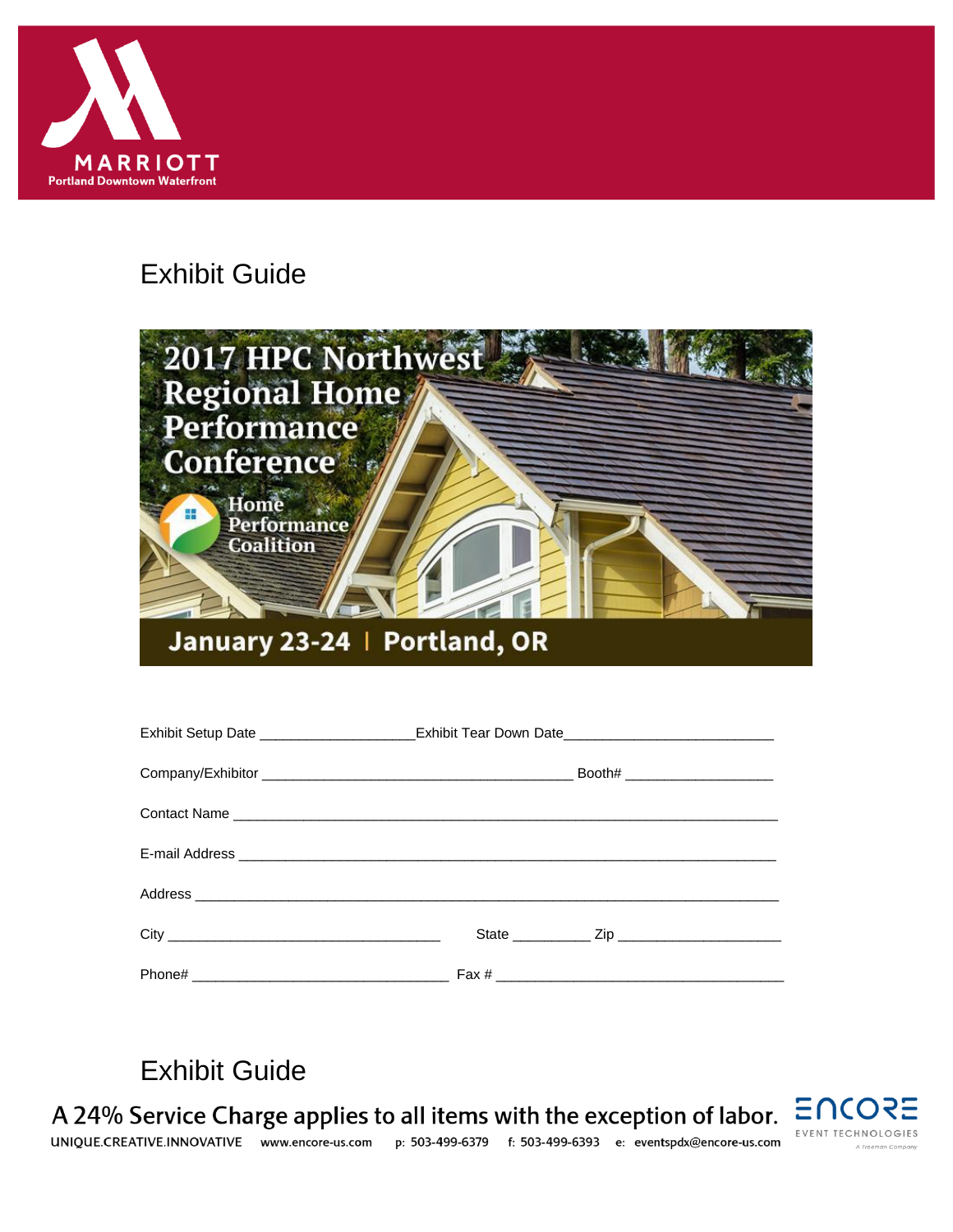

#### **110/120 VOLT** *Note: All Power is "Per Show" inclusive of labor. A 24% service charge applies.* **Quantity Set Date Strike Date Show Price TOTAL**

|                                              | 1.111111 | www.co | UU IIW PUW | <u>UNUM I IV</u>     | .         |
|----------------------------------------------|----------|--------|------------|----------------------|-----------|
| 500 Watts (5 amps)                           |          |        |            | \$90.00              | $=$       |
| 1000 Watts (10 amps)<br>2000 Watts (20 amps) |          |        |            | \$120.00<br>\$150.00 | ∴=<br>-۶£ |
|                                              |          |        |            |                      |           |

**208/220 VOLT –** *Call for quote*

### **Additional Labor If Needed (Minimum Charge for Orders – 1 hour)**

110/120 VOLT outlet prices power include delivery of the service to one location at the rear of the booth in peninsula and in-line booths. All island booths will require labor. If you require outlets in other locations, have lights or electrical items to hang or erect, or have other electrical requirements please add an estimated 1 hour minimum to the order.

| Straight Time (per hour)                              | \$75.00  |
|-------------------------------------------------------|----------|
| Monday - Saturday, $7:00$ am $-5:00$ pm               |          |
| Overtime (per hour)                                   | \$112.50 |
| Monday - Saturday, 5:00 pm - 7:00 am (All day Sunday) |          |
| <b>Holidav</b>                                        | \$150.00 |

### **ADDITIONAL INFORMATION**

- A scaled floor plan is required for orders with multiple outlet locations and/or island booths. If a power location in an island booth is not provided prior to show move-in, a location will be determined by Encore in order to maintain delivery schedules. Relocation of the service will be charged on a time and material basis.
- If a dedicated circuit is required, please order 2000 watts/20 amps.
- Separate outlets should be ordered for each piece of equipment and/or each power location.
- NO refunds will be applied to electrical services cancelled after installation.

| QTY              | ITEMS                       | <b>SHOW RATE</b> | <b>QUANTITY</b> | TOTAL |
|------------------|-----------------------------|------------------|-----------------|-------|
|                  | Extension/Power Strip Combo | \$30.00          |                 |       |
| ELECTRICAL TOTAL |                             |                  |                 |       |

A 24% Service Charge applies to all items with the exception of labor. UNIOUE.CREATIVE.INNOVATIVE www.encore-us.com p: 503-499-6379 f: 503-499-6393 e: eventspdx@encore-us.com

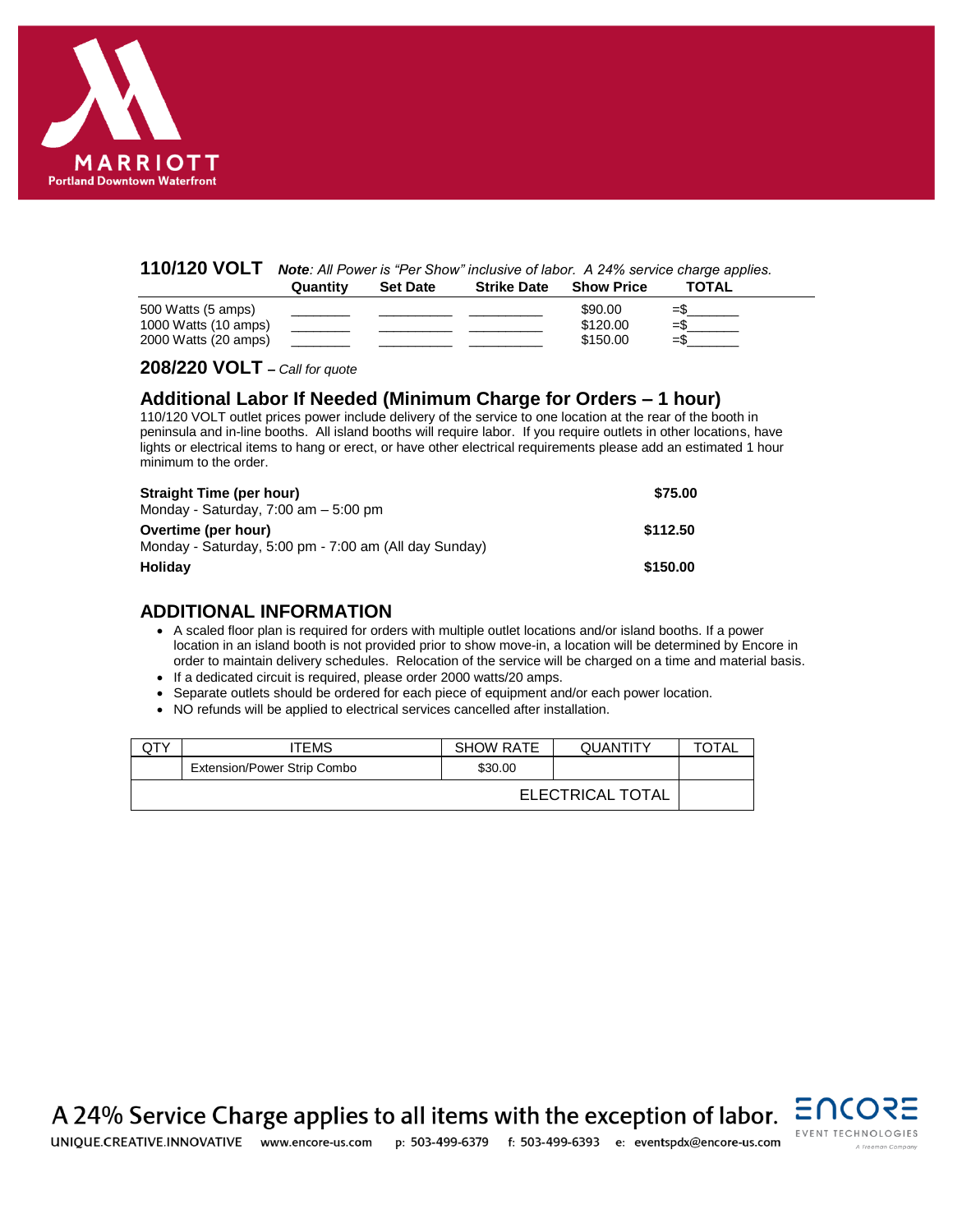

# Exhibit Guide

### **AUDIO EQUIPMENT** (daily charge)

| QTY | <b>ITEMS</b>                                    | DAILY       | <b>DAYS</b> | TOTAL |
|-----|-------------------------------------------------|-------------|-------------|-------|
|     |                                                 | <b>RATE</b> |             |       |
|     | JBL Powered Loudspeaker w/Stand                 | \$75.00     |             |       |
|     | SM-58 Hardwire Microphone w/Stand               | \$50.00     |             |       |
|     | UHF Wireless Microphone (Handheld or Lavaliere) | \$140.00    |             |       |
|     | <b>CD Player</b>                                | \$65.00     |             |       |
|     | 4 Channel Mono Mixer                            | \$55.00     |             |       |

**All microphones, laptop audio, MP3 players, etc. must have an audio mixer and house sound patch/speaker. VIDEO EQUIPMENT** (daily charge)

| QTY | <b>ITEMS</b>                                                                                                                             | DAILY<br><b>RATE</b> | <b>DAYS</b> | TOTAL |
|-----|------------------------------------------------------------------------------------------------------------------------------------------|----------------------|-------------|-------|
|     | HD Flat Panel Display Package:<br>(Includes: HD 52" Flat Panel LCD Display, Display<br>Stand, Video & Power Cabling, Set & Strike Labor) | \$550.00             |             |       |
|     | HD Flat Panel Video Package:<br>(Includes: HD 46" Flat Panel LCD Display, Display<br>Stand, DVD or VCR Player, Set & Strike Labor)       | \$475.00             |             |       |
|     | VGA Cable (for PC, projectors and monitors)                                                                                              | \$25.00              |             |       |

### **COMPUTER, INTERNET & PHONE EQUIPMENT** (daily charge)

| QTY | <b>ITEMS</b>                                        | <b>DAILY</b><br><b>RATE</b> | <b>DAYS</b> | <b>TOTAL</b> |
|-----|-----------------------------------------------------|-----------------------------|-------------|--------------|
|     | PC Laptop Computer                                  | \$250.00                    |             |              |
|     | Hardwire Internet Connection (single user)          | \$150.00                    |             |              |
|     | Wireless Internet Connection (single user)          | \$100.00                    |             |              |
|     | Polycom Speaker Phone                               | \$185.00                    |             |              |
|     | Telephone w/DID Analog Line (Domestic Calling)      | \$100.00                    |             |              |
|     | Telephone w/DID Analog Line (International Calling) | \$175.00                    |             |              |

\*Phone setup charges do not include usage fees.

| <b>Electrical Total</b>               | Enter $\rightarrow$ | S   |
|---------------------------------------|---------------------|-----|
| <b>Equipment Total</b>                | Enter $\rightarrow$ | \$. |
| Service Charge                        | x 24%               | \$. |
| Labor (service charge does not apply) | Enter $\rightarrow$ | \$  |
| <b>GRAND TOTAL</b>                    |                     |     |



A 24% Service Charge applies to all items with the exception of labor.

UNIOUE.CREATIVE.INNOVATIVE www.encore-us.com p: 503-499-6379 f: 503-499-6393 e: eventspdx@encore-us.com